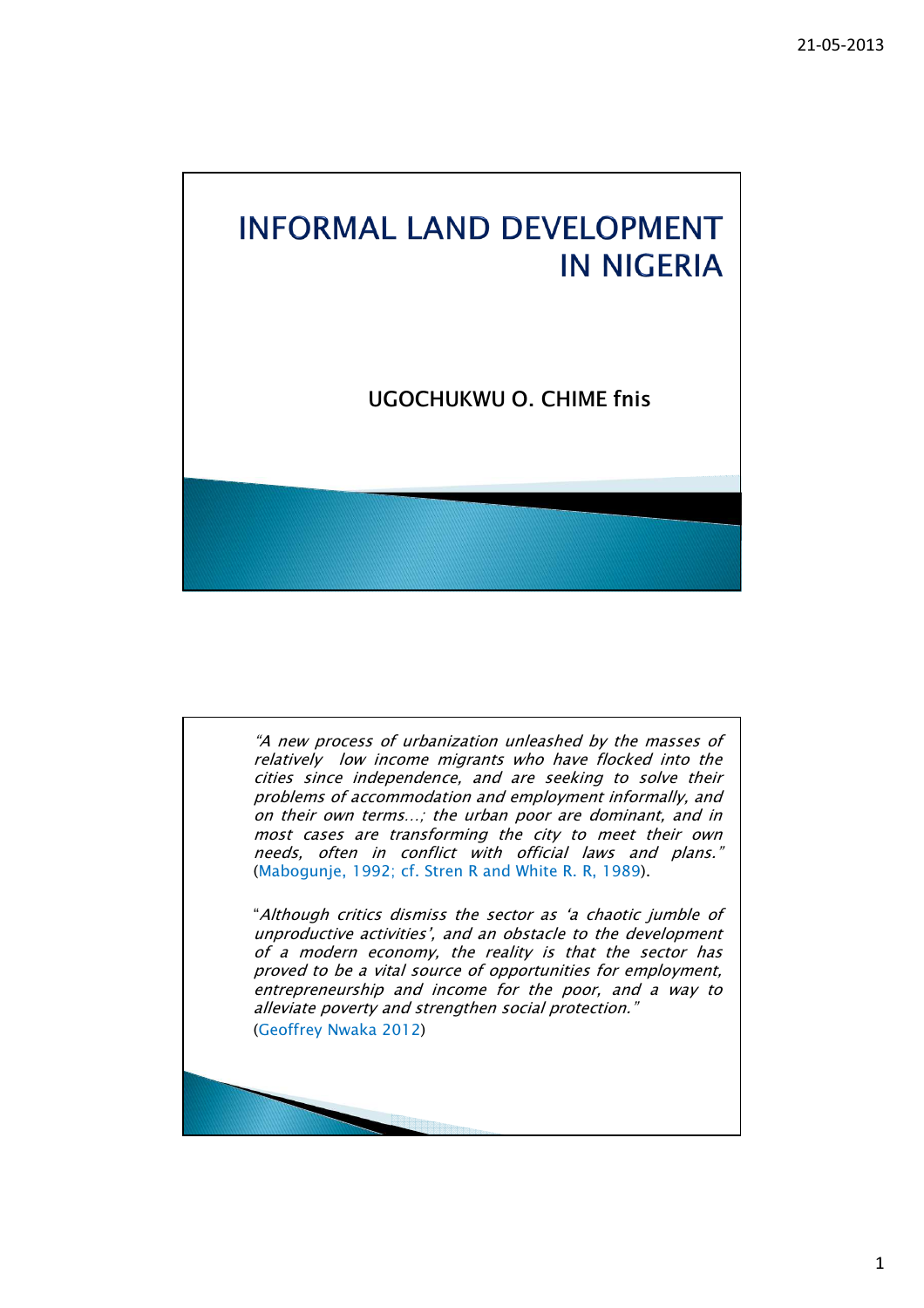## A. INTRODUCTION

Informal land development in Nigeria dates back to the advent of urbanization, when the early rural to urban migrants were faced with the dilemma of poverty and lack of access to affordable housing in the planned and formal developments resorted to the more affordable housing in the emerging slums.

Informal developments constitute a huge and fast expending part of the urban landscape in Nigeria. The population and socio-economic activities in these settlements have become so pervasive that they now outnumber those in the legally planned development. Regrettably, decades of neglect of this evolving menace has resulted in abysmal environmental conditions and self sustaining poverty.

The main policy challenge is to figure out how to support and regulate this sector in order to promote employment, productivity, and income for the poor, and at the same time ensure a safe, healthy and socially acceptable environment.

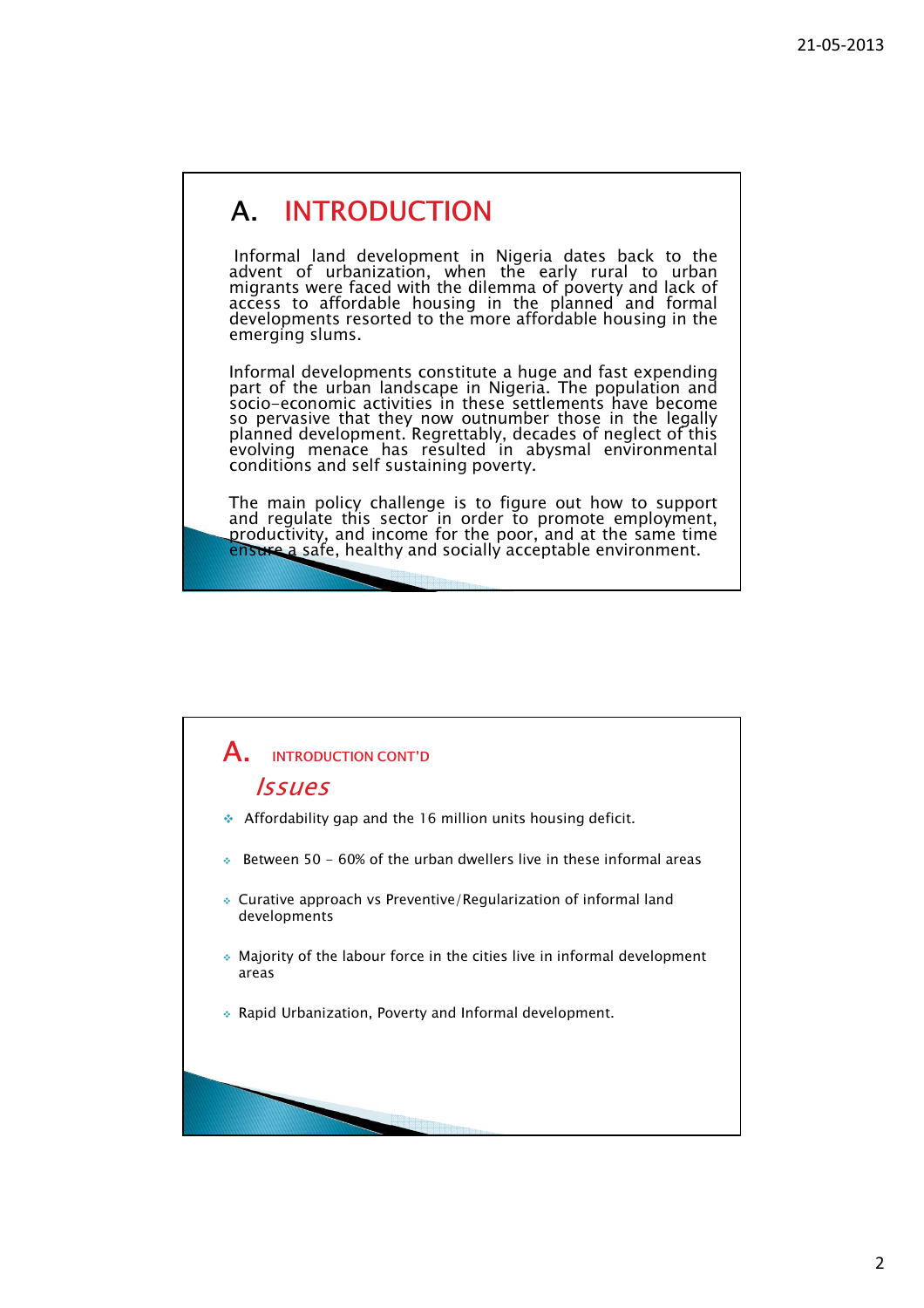